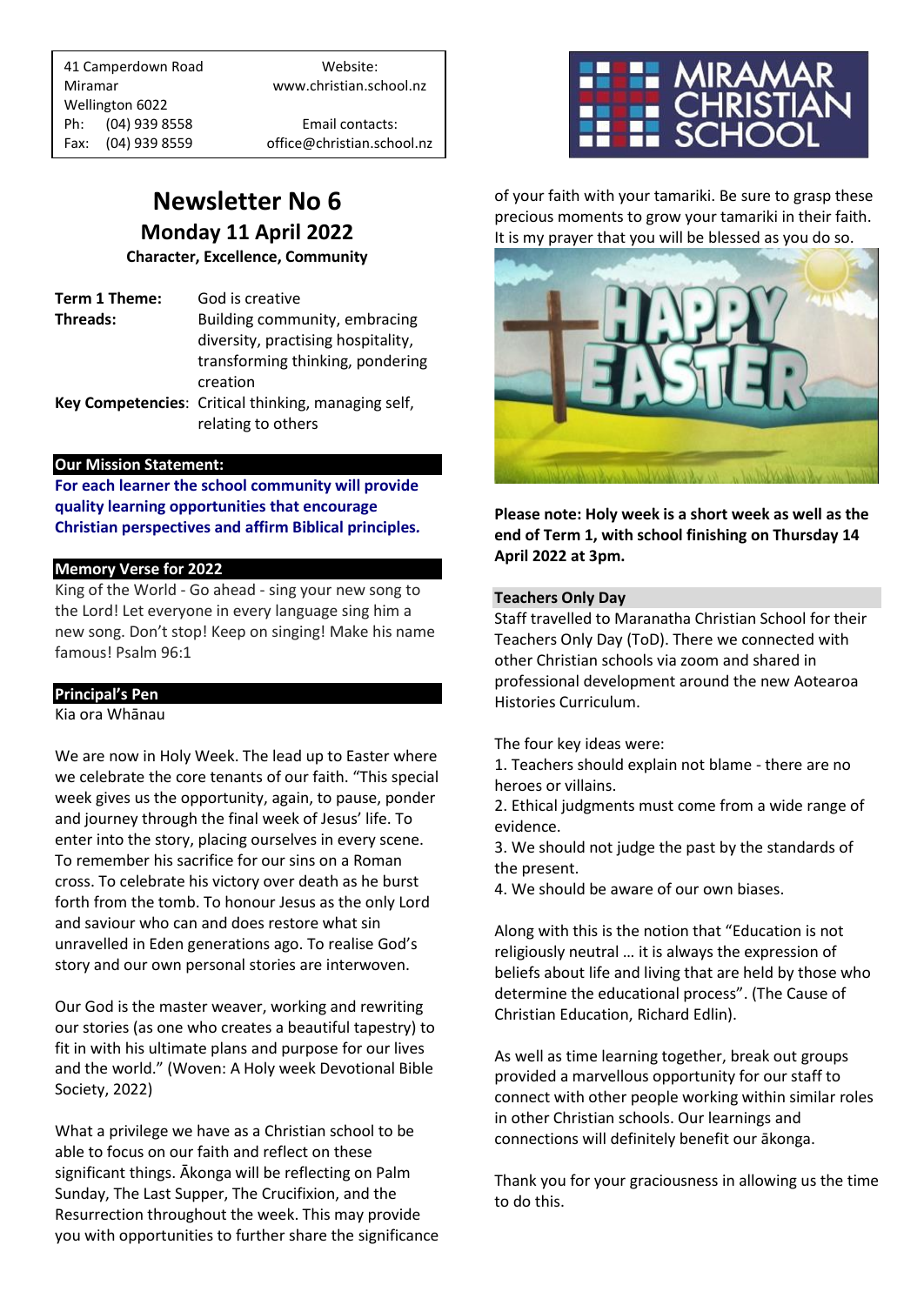#### **Skylight – Counselling Session**

Our local Community of Learning (Kahui Ako of peninsular schools) has secured a counselling session through Skylight for students who would benefit from working on resilience. Skylight will be delivering a half day Resilience Workshop at Miramar North School for Year 3 to 6 children, on Tuesday 26th April from 9am till 1pm. They will provide some morning tea. There will be no cost to you.

The workshop will be conducted by one, possibly two, counsellors and tackle topics such as leadership, collaboration, resilience, talking about tough situations, etc. It will be delivered in a fun setting via games, group activities, etc. The workshop will also address any anxiety issues with children returning to school. Please note this is not specifically Christian but may still benefit some – ākonga.

There are only 20-25 spaces for enrolment from all our Kāhui Ako schools so first in first served. Here is the link to the form for the [Skylight Resilience](https://docs.google.com/forms/d/1dTyZUZE0HuOZWoCa9fWby-rmyA1NKksPWowQbSYmuEI/edit)  [Workshop.](https://docs.google.com/forms/d/1dTyZUZE0HuOZWoCa9fWby-rmyA1NKksPWowQbSYmuEI/edit)

#### **Wellington Christian Education Project (WCEP) Update**

We thank Mark Larson, the Wellington Christian Education Project Manager, for continuing to work on our behalf. More information about the project can be found at their website [\(https://www.wcep.nz/\)](https://www.wcep.nz/). You can also view an update from Mark Larson on the WCEP Facebook page

- <https://www.facebook.com/WellingtonCEP> Please keep this project in your prayers.

#### **Updating Information**

If you have changed your phone number, address or emergency contacts in the last twelve months, please ensure you send this information to the school office [\(office@christian.school.nz\)](mailto:office@christian.school.nz). Thank you to those who have done this.

#### **The Coronavirus – Health and Safety Risk Assessment**

All schools, after the lifting of the Manditory Vaccination in Education, have been advised to make their planning available to staff and parents and invite feedback. We sent out information regarding our current plans around minimalising the risk of catching Covid-19 at Miramar Christian School on Skool Loop last Thursday April 6.

If you have any questions, queries or comments regarding this please contact us. We are also keen to hear from anyone who has tamariki or household members with underlying medical conditions which put them at higher risk from Covid-19 regardless of their vaccinaton status. Please contact me so we can check if any further measures are required around

these whānau members. We are keen to gain your feedback.

If you haven't had a chance to read this yet we would encourage you to do so. To make this easier we have attached copies to this newsletter. It is best read along side the Skool Loop message.

#### **Prayer points: -**

#### **Thank God:**

- For EASTER where we celebrate the most significant tenants in the Christian Faith.
- For the gift of Jesus' sacrifice that has provided us with salvation.
- For ākonga and whānau restored to health.
- For those who are committed to Christian Education and support us faithfully.
- For God's faithfulness to Miramar Christian School for the last 43 years.

#### **Please pray:**

- That over this week we would all focus on and celebrate the significant work of Jesus on the cross.
- For staff as they seek to think through how they will teach Aotearoa Histories to your children in a way that; honours God, seeks to appreciate the perspective of the tangata whenua of our land, that recognises our rich history as a nation, and helps them to learn from the past as they face the future.
- Staff would be refreshed and invigorated over the school holidays.
- For the health and safety of our school community especially over the holidays.
- That our whanau would look out for others in our community and beyond; so that there would be many kind, wise actions and deeds in which people support one another.
- That Miramar Christian School would be blessed and a blessing to the community.
- For progress in the work of the Wellington Christian Education Trust.
- For our prayer ākonga and their whānau: **Week 11:** Zephaniah, Azayliah, Hazel, Sophie **Week 1:** Abhinav, Sage, Nova, Mary

I thank you for your on-going commitment, support, and prayers. If we can help you with questions or concerns relating to your tamariki's education, please see your tamariki's class teacher or contact me on 021 293 5390. If you need privacy and/or a longer conversation, please book a time to talk with your classroom teacher or myself. We are here for you.

> Ka nui tēnei **Kaye Gillies Principal**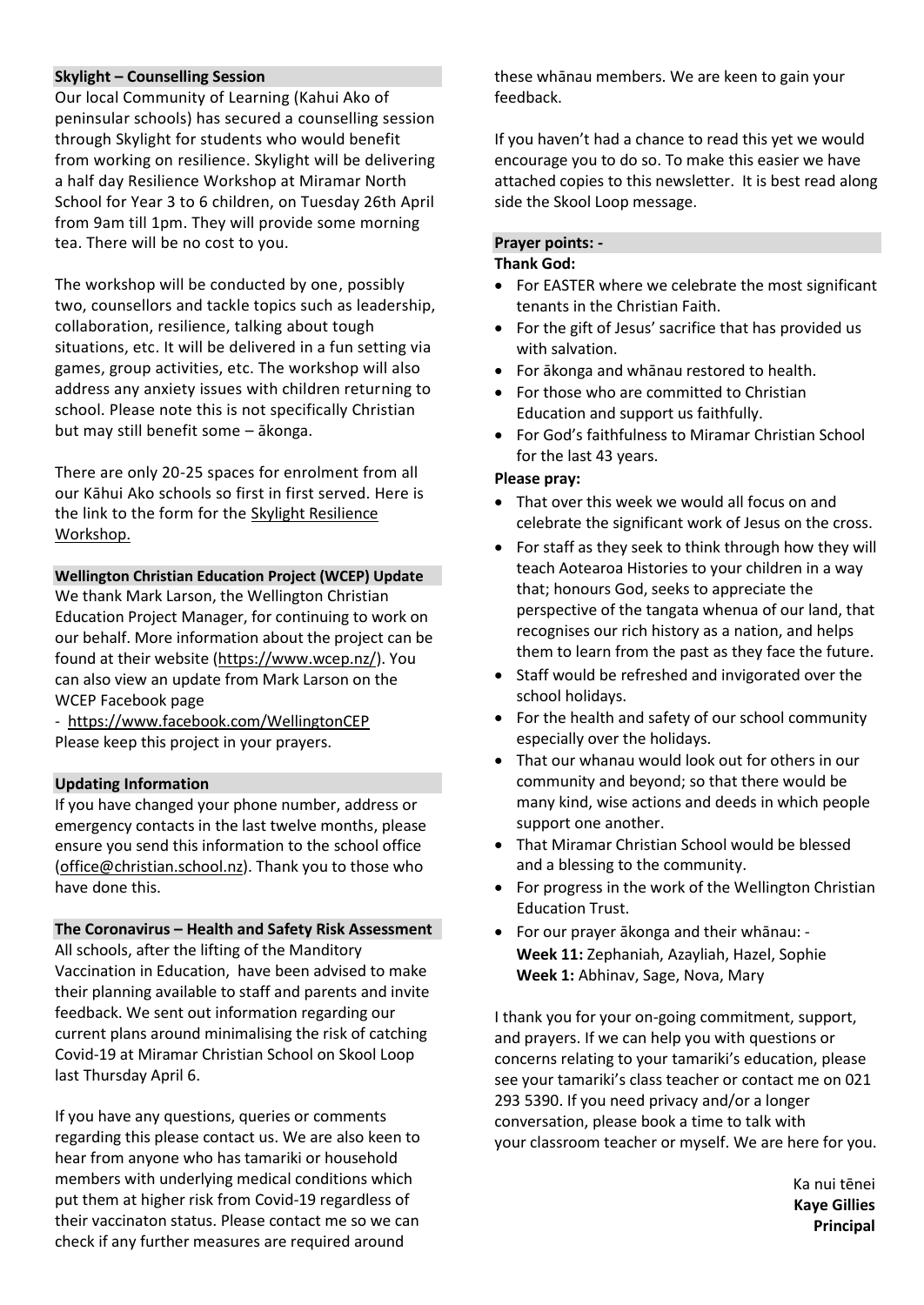## **SCHOOL DIARY**

| <b>Every Mon</b>      | <b>Assembly 2:30pm (weather</b>        |
|-----------------------|----------------------------------------|
|                       | permitting) (ākonga and staff only)    |
| <b>Every Wed</b>      | <b>Subway ordered lunch (optional)</b> |
| <b>Every Tues/Fri</b> | <b>Wheels Day / Wear PE Uniform</b>    |
| <b>Every Thurs</b>    | Technology (Yrs 7-8) 8:50am pick up    |
| <b>Every Fri</b>      | <b>Wheels Day / Wear PE Uniform</b>    |
|                       | Paid Music Lessons, 8:30am-10:45am     |
| <b>Every Sun</b>      | 10am Gateway Baptist - all welcome     |
| <b>APRIL</b>          |                                        |
| Mon 11 Apr            | Assembly p.m. (akonga and staff only)  |
| Thurs 14 Apr          | End of Term 1, 3pm                     |
| <b>MAY</b>            |                                        |
| Mon 2 May             | Start of Term 2, 8:55am                |
| Mon 2 May             | Assembly p.m.                          |
| Mon 9 May             | Assembly p.m.                          |
| Mon 9 May             | St John's Visit                        |
| Mon 23 May            | BoT, 6:30pm, Staffroom or Room 3       |

## We are fundraising with **Entertainment**

### **Support MCS by purchasing your Entertainment Membership today!!**

Hop into an egg-cellent Easter with the family and enjoy a bonus eGift card! You will receive limited time Bonus Offers and a **Bonus eGift card** when you purchase your Entertainment Membership and support our fundraiser. Click on the following link to order your Entertainment Membership now

[https://www.entertainmentnz.com/orderbooks/104x3](https://www.entertainmentnz.com/orderbooks/104x302) [02](https://www.entertainmentnz.com/orderbooks/104x302)

\*BONUS Gift Card and limited-time offers promotional period: 6pm 1 March 2022 – 11:59pm 15 May 2022.

#### **TOTS TO TEENS DIGI-MAGAZINE**

Your school community's link to the April 2022 Tots to Teens digi-magazine is [https://issue2203.totstoteens.co.nz/.](https://issue2203.totstoteens.co.nz/)



**What's in this issue for parents?** » 8 family-life habits for a healthy immune system

» How to: Encourage your kids to open up

» Kids shoes! They might look great, but do they fit properly?

» Egg-cellent Easter recipes. Yuuuum! and (as always) EPIC GIVEAWAYS!

#### **Springboard Diving at Kilbirnie Pool**

Wellington Diving Club offer diving lessons for kids aged 6yrs+ to adult sessions!

Try something new - visit our website and register for a FREE 30min Trial Lesson in the school holidays or

during Term. After-school sessions available on Wed/Thurs and Saturdays - All levels welcome from beginners to competitive.

FREE Community Diving sessions one Sunday per month during Term. T&C's apply. For more information, please visit

our website [www.wellingtondiving.org.nz](http://www.wellingtondiving.org.nz/) or call/text Barbara on 027 485 8888.



The summer athletics season is over, and 'Track & Field' has ended. We are now starting cross country and the schools and inter-school events will

be held next term. Wellington Harrier Athletic Club are offering an introductory programme over the coming holidays to help children get a "feel" for the sport and see how they like it (if they do, they are welcome to join the club and train and race with us). There will be no charge for the introductory sessions, which will be held from 1:45pm on Saturday 9 April, Saturday 16 April, Wednesday 20 April, Saturday 23 April and Wednesday 27 April. The sessions are recommended for Years 5, 6, 7 & 8, so come along and try our sport! G. T. (Geoff) Henry *MNZM*, Email: [ghenry@actrix.co.nz](mailto:ghenry@actrix.co.nz) Phone: 04 388 3536 or Mobile 027 442 543

#### **Nga Manu Easter Celebration 2022**

[Ngā Manu Nature Reserve,](https://www.eventfinda.co.nz/venue/nga-manu-nature-reserve-kapiti-coast-waikanae2) 74 Ngā Manu Reserve Road, Waikanae, Kapiti Coast Friday 15th April – Monday 18th April 10am – 5pm Gather your family, pack a picnic, and come and celebrate Easter at Ngā Manu Nature Reserve. We have Easter eggs, children's activities and awesome daily prizes throughout the long weekend! Full event details on our website

[https://ngamanu.org.nz/upcoming-events/nga-manu](https://ngamanu.org.nz/upcoming-events/nga-manu-easter-celebration/)[easter-celebration/](https://ngamanu.org.nz/upcoming-events/nga-manu-easter-celebration/)

or on Eventfinda:

[https://www.eventfinda.co.nz/2022/nga-manu-easter](https://www.eventfinda.co.nz/2022/nga-manu-easter-celebration/waikanae)[celebration/waikanae](https://www.eventfinda.co.nz/2022/nga-manu-easter-celebration/waikanae)

or on Facebook:

[https://www.facebook.com/events/114724362270490](https://www.facebook.com/events/1147243622704903) [3](https://www.facebook.com/events/1147243622704903)

Families can visit our *Easter Zone* to make a decoration to hang on our *Easter Wishing Tree*, hunt for *Ngā Manu Easter Rocks* and *Winner eggs* throughout the reserve to win chocolate eggs and prizes throughout the long weekend. It's going to be lots of fun!

#### **CAPITAL TROUT CENTRE - Open Day Sun 1 May 2022**

Children must have a licence to fish for trout and free licences/tickets are available from Thursday 14th April 2022 at the following stores: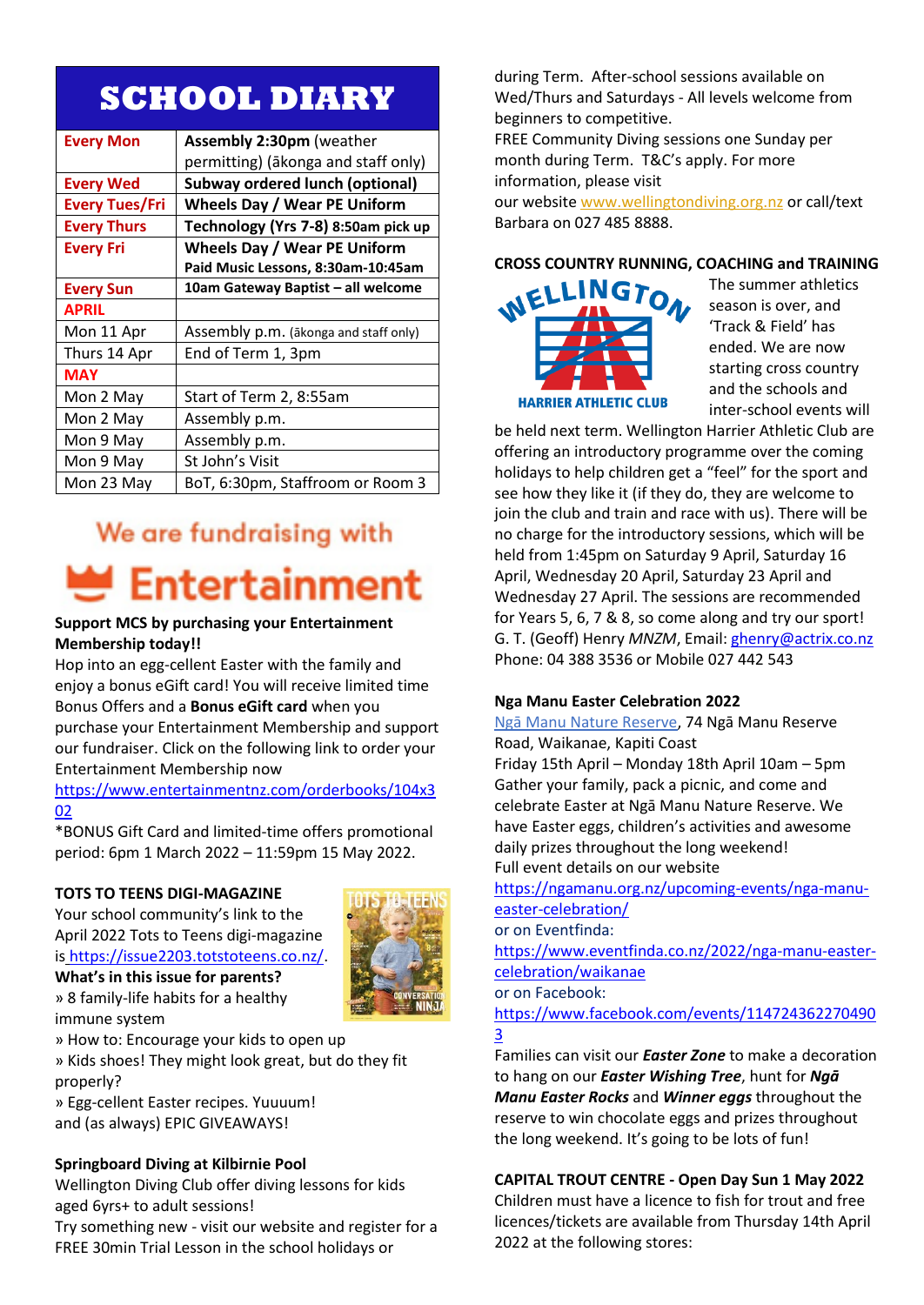#### **Capital Fishing, 49 Ghuznee Street (off Cuba Mall)** *ADULTS MUST WEAR A MASK*

The Centre is located behind the WCC Administration buildings on the way to the Wellington City Council Southern Landfill, on Landfill Road, Happy Valley, Wellington and is open to the public on specific days. Children do not have to bring any gear as Club members will assist children to catch a trout on fly fishing tackle.

As the Centre is manned and maintained by volunteers, we rely on donations to cover our expenses of purchasing the fish from the hatcheries, fish food and general maintenance.

We are also available for private family bookings (e.g., Birthdays) or other social groups. Contact: Strato 387 7878 (wk) 386 3740 (hm) Email: [strato.cotsilinis@gmail.com](mailto:strato.cotsilinis@gmail.com)

#### **CAPITAL TROUT CENTRE**

The Capital Trout Centre will be open during the school holidays for private bookings. To make a booking please contact: Strato Cotsilinis, Capital Trout Centre, Ph:04 3877878, Email[: strato.cotsilinis@gmail.com](mailto:strato.cotsilinis@gmail.com)



#### Harbour City Gymnastics is running a holiday programme over the Term 1 break!

| Your little gymnast will     |
|------------------------------|
| experience unique and        |
| challenging circuits.        |
| specific coaching tailored   |
| to their level, creative     |
| activities, and free play in |
| our fully equipped facility. |
|                              |

Spaces are limited!

| Who?         | Ages 5+                                                  |
|--------------|----------------------------------------------------------|
| Where?       | <b>Harbour City Gymnastics,</b><br>Hataitai Park         |
| <b>Dates</b> | Tuesday 19th - Friday 22nd<br>Tuesday 26th - Friday 30th |
| <b>Time</b>  | $9AM - 3PM$                                              |
| Cost         | \$45 per day                                             |

Visit hog.org.nz/holprog or contact office@hog.org.nz to register.



At Bigair Gym, the classes are structured and follow a badge programme. This quality coaching & structure creates motivated and focussed learning, which allows children to focus on goals, gain feedback, reflect, and apply this to achieve through the levels! This type of training develops confidence, resilience and a positive attitude towards personal challenges and new learning. Parents keep telling us that Bigair Gym Classes are having a positive influence on their children, and they are benefiting from learning these lifelong skills outside of the gym. So, don't miss out on this for your children! **Book online for Term 2 classes from the 4 April into GYMNASTICS, TUMBLING, FREE RUNNING (Parkour with flips), TRAMPOLINING & CHEERLEADING!**

Bookings are OPEN NOW online for Bigair Gyms active, fun & popular upcoming **April HOLIDAY PROGRAMME**. Half day & full day sessions: 8.30am-1pm or 1-5.30pm = \$30, & 8.30am – 5.30pm = \$45. We offer **BIRTHDAY PARTIES** at Bigair too, so please inquire today.

# **ENGLISH CLASSES WITH CHILD CARE**

#### **MIRAMAR WELLINGTON**

For parents who are residents and NZ citizens.

Holy Cross School Miramar, 2-6 Athens Street.

- **MONDAYS AND THURSDAYS FROM 9-11:30AM**
- · Improve your reading, writing,
- listening and speaking
- · Meet other parents and caregivers
- . For adults who do not speak English as a first language.

provided for 0-5 year olds

- Free childcare

**TO ENROL:** 

Reach aut to KiwiClass at

04 384 3693

office@kiwiclass.org.fz Or, come to class anytime.

**KiwiClass**